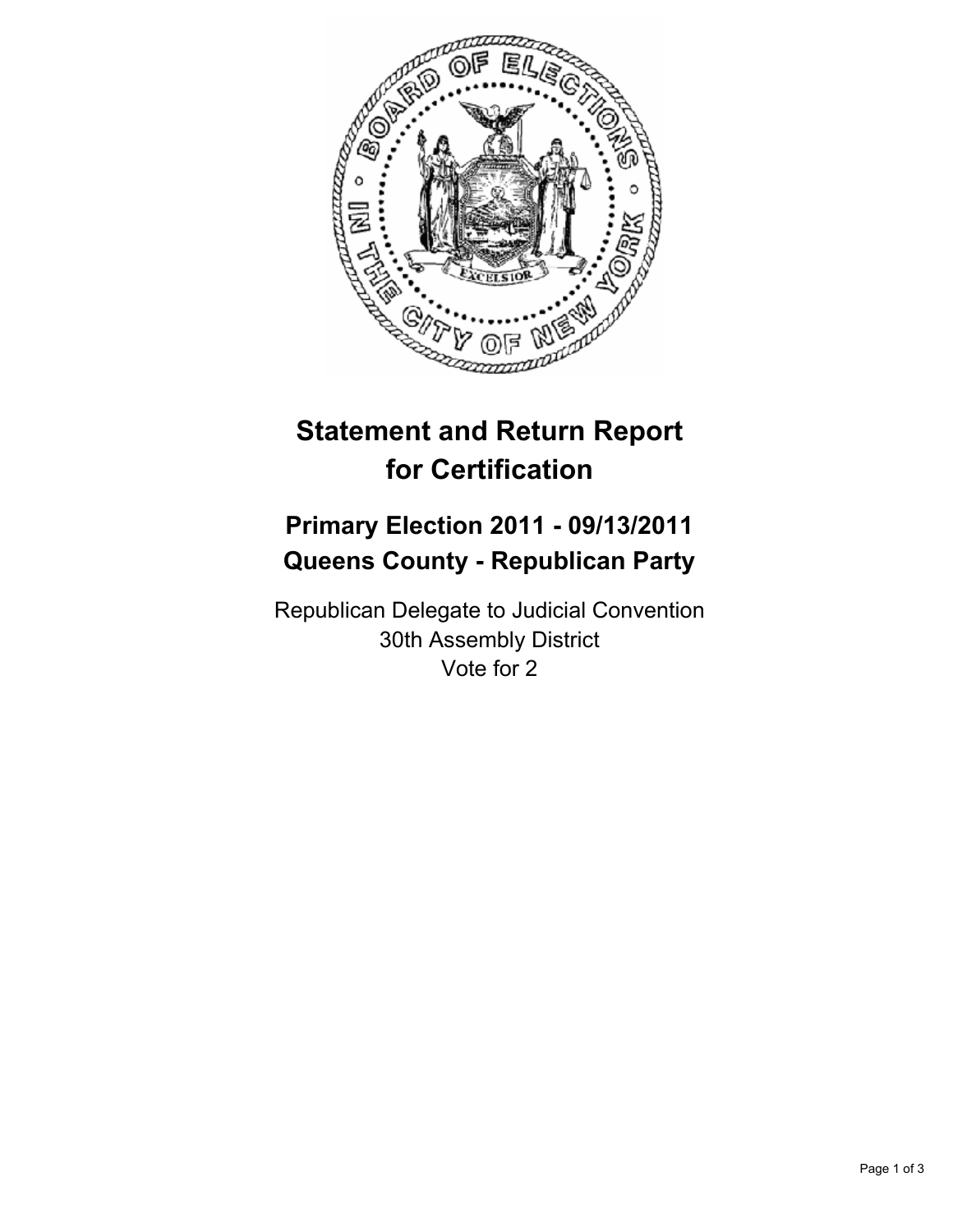

### **Assembly District 30**

| <b>PUBLIC COUNTER</b>                                    | 861          |
|----------------------------------------------------------|--------------|
| <b>EMERGENCY</b>                                         | 0            |
| ABSENTEE/MILITARY                                        | 41           |
| <b>FEDERAL</b>                                           | 0            |
| <b>SPECIAL PRESIDENTIAL</b>                              | $\mathbf{0}$ |
| <b>AFFIDAVIT</b>                                         | 6            |
| <b>Total Ballots</b>                                     | 908          |
| Less - Inapplicable Federal/Special Presidential Ballots | 0            |
| <b>Total Applicable Ballots</b>                          | 908          |
| MICHAEL A CUTRONE                                        | 363          |
| <b>ERICA GERBO</b>                                       | 187          |
| <b>PATRICIA FARRELL</b>                                  | 360          |
| RYAN GIRDUSKY                                            | 202          |
| ANDREW KELLY (WRITE-IN)                                  | 1            |
| <b>BRANDON WIESEN (WRITE-IN)</b>                         | 1            |
| CHRISTINE KELLY (WRITE-IN)                               | 1            |
| CHRISTOPHER M RODRIGUEZ (WRITE-IN)                       | 1            |
| LINDA KASAKYAN (WRITE-IN)                                | 1            |
| PETER ZENDZIEN (WRITE-IN)                                | 1            |
| <b>Total Votes</b>                                       | 1,118        |
| Unrecorded                                               | 698          |